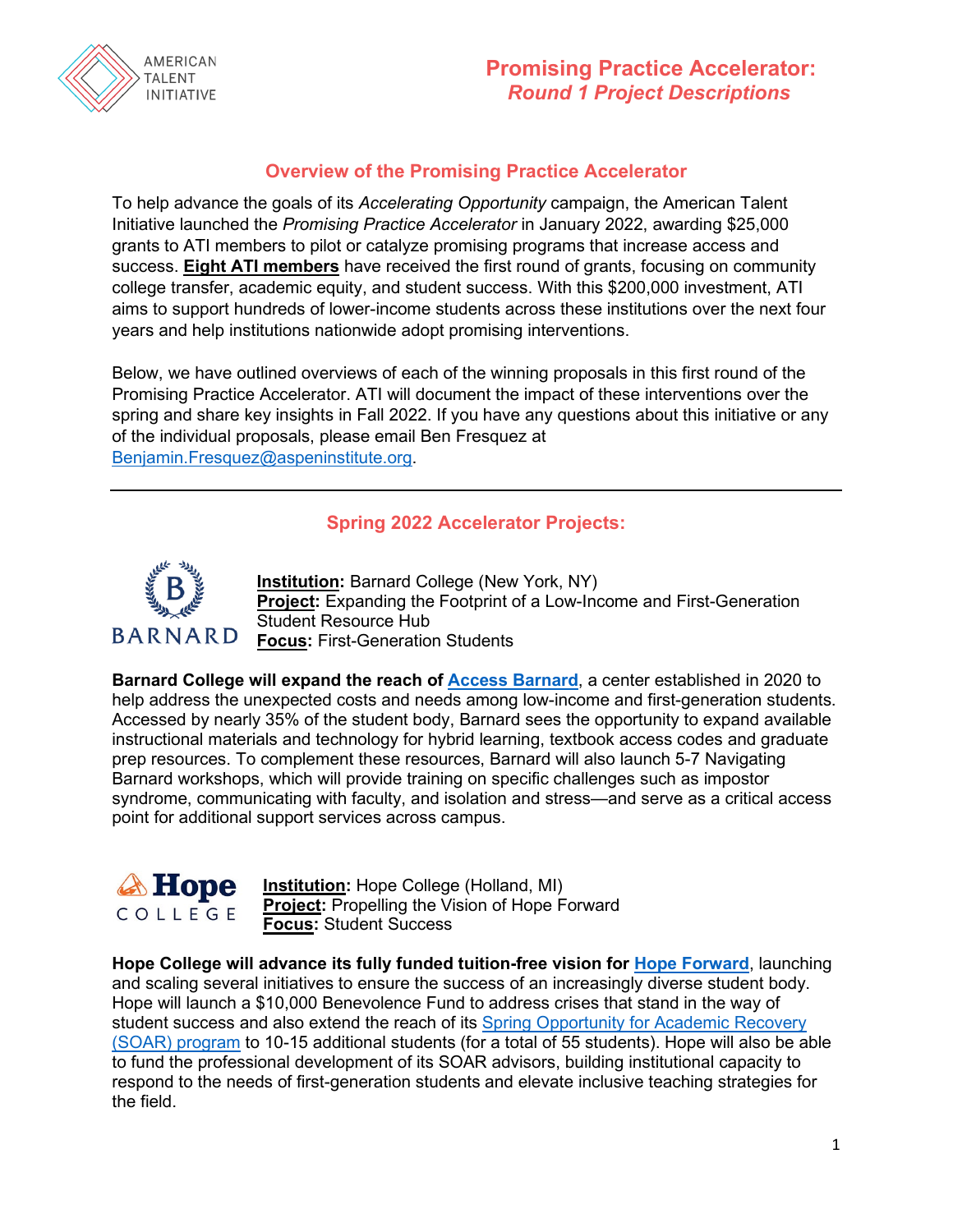

### **Promising Practice Accelerator:** *Round 1 Project Descriptions*

#### **Institution:** Lebanon Valley College (Annville, PA) Lebanon Valley College **Project:** A Comprehensive, Cohort-Based Approach to Student Success **Focus:** Student Success

Lebanon Valley College (LVC) will pilot a four-year cohort-based program, starting with 20 entering first-year students in Fall 2022. Those students will access ongoing community-building activities to foster inclusion and belonging, support from academic coaches and peer mentors, and professional networking and on-campus employment opportunities. Through this comprehensive approach, LVC aims to narrow equity gaps in academic achievement, retention, and completion. LVC has already committed funds to support four additional cohorts of 20 students through graduation, using this pilot year to hone the model.



**Institution:** Stevens Institute of Technology (Hoboken, NJ) **Project:** Assessing ADAPT's Promise to Bridge Retention Gaps in STEM **Focus:** Assessment

**Stevens Institute of Technology will expand its assessment of [ADAPT,](https://www.stevens.edu/news/cross-disciplinary-research-team-wins-15m-national-science-foundation-grant-support-low-income-stem)** a new National Science Foundation-funded initiative providing comprehensive financial scholarship and mentorship to support the development of "adaptive expertise" within a cohort of 50 highachieving, low-income STEM undergraduates over four years. Stevens will be able to launch a complementary study to the NSF project, benchmarking the adaptiveness scores in our current low-income STEM undergraduate students. Stevens will use insights from these research activities to maximize the impact of the model, train STEM faculty in academic equity, and structure a digital repository with program materials for other institutions seeking to increase retention of STEM students with demonstrated financial need.



**Institution:** Stony Brook University (Stony Brook, NY) **Project:** Laying the Groundwork for Equitable Teaching Communities **Focus:** Equity in the Academic Experience

**Stony Brook University will expand its Faculty Fellowship program,** supporting three additional faculty fellows across disciplines to increase retention rates among first-year, full-time students from underserved backgrounds. Building on research that illustrates the influence of meaningful faculty engagement, new faculty fellows will design, implement, and measure the outcomes of meaningful learning experiences. Stony Brook will be able to extend the reach of the program to 80 students this spring and use the insights from this expansion to inform equitable professional development for all faculty. Over time, Stony Brook hopes to use this initiative as a foundation for shaping teacher communities that center academic equity.